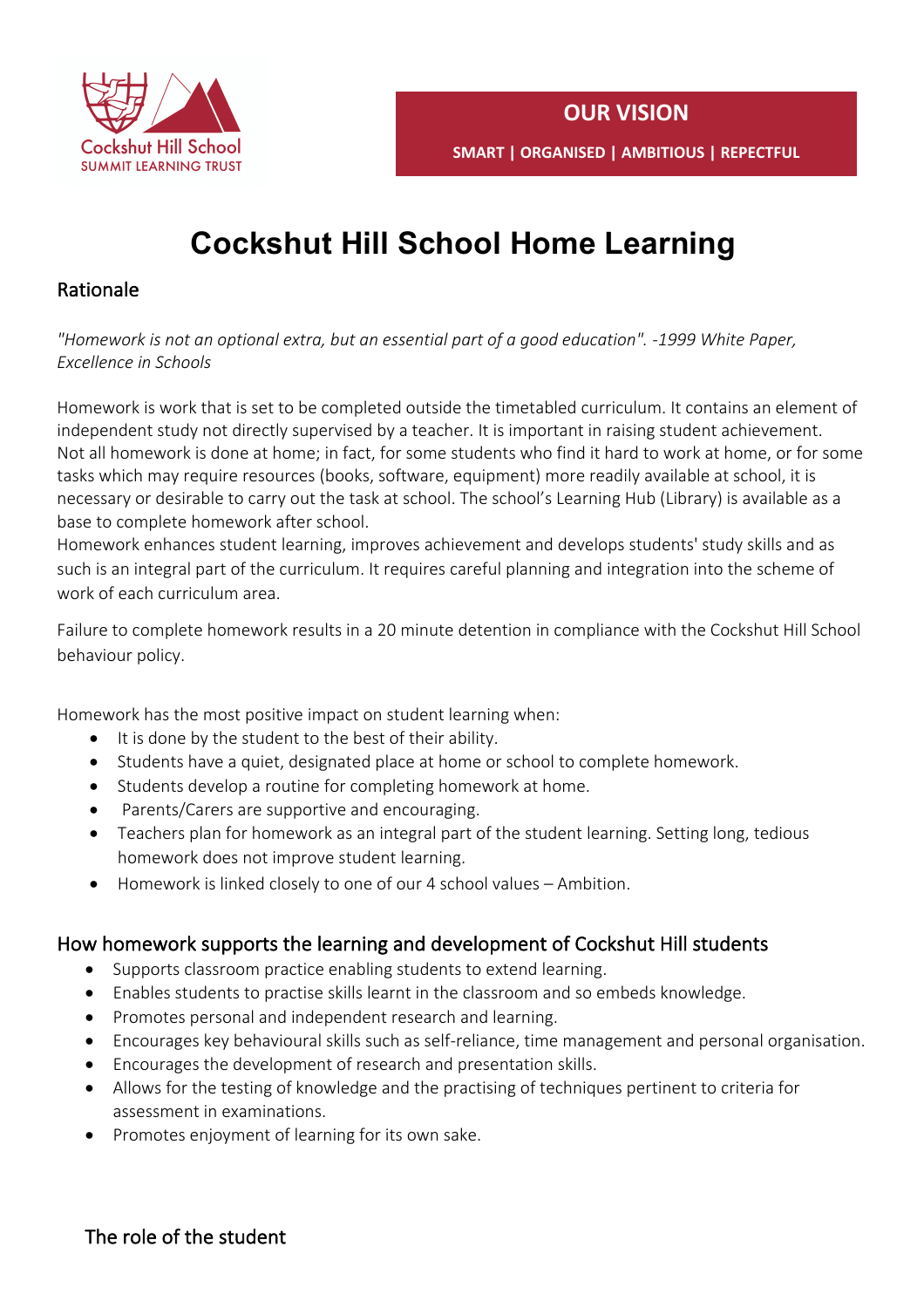

## **OUR VISION**

**SMART | ORGANISED | AMBITIOUS | REPECTFUL** 

- To listen to homework instructions in class.
- To copy down instructions for the task and deadline date into their planners.
- To ensure that homework is completed and handed in to meet the deadline.
- To attempt all work and give their best.
- To inform the class teacher of any difficulties.
- To attend any detention issued for no homework.

## The role of the Class Teacher

The class teacher controls the direction of homework and the nature of tasks undertaken. The teacher will:

- Set homework according to the timetable.
- Provide the stimulus.
- Give full and comprehensive instructions.
- Set deadlines for completed work and ensure that they are met.
- Provide help and support.
- Sign for a detention in student planners where homework not completed and place a detention on the school's behaviour platform.

## Key Stage Three Homework

All students in KS3 will be set homework by class teachers in the following subjects: English, Maths, Science, History, Geography and Modern Foreign Languages. Students will also be expected to read at home on a regular basis. Students will also have access to the Learning Hub. Homework tasks should be set to students via Teams. This can be quizzes, comprehension tasks, exam questions or a suitable App (Hegarty Maths). The tasks will be set by class teachers using the following timetables:

| ⊥Dav         | Mondav     | <b>Tuesdav</b> | Wednesday  | Thursdav   | Fridav     |
|--------------|------------|----------------|------------|------------|------------|
| Time reading | 20 minutes | 20 minutes     | 20 minutes | 20 minutes | 20 minutes |

Reading books are available for all from the Learning Hub (as well as the book provided by the school catchup funding) and are age appropriate for all reading ages.

| Once a week      |            |            |  |  |
|------------------|------------|------------|--|--|
| English          | Maths      | Science    |  |  |
| 30 Minutes       | 30 Minutes | 30 Minutes |  |  |
|                  |            |            |  |  |
| Once a fortnight |            |            |  |  |
| History          | Geography  | MFL        |  |  |
| 30 Minutes       | 30 Minutes | 30 Minutes |  |  |

Students will be expected to write their homework into their planners and the date that it will need to be handed in. Parents/Carers are expected to support the school in ensuring that these tasks are completed at